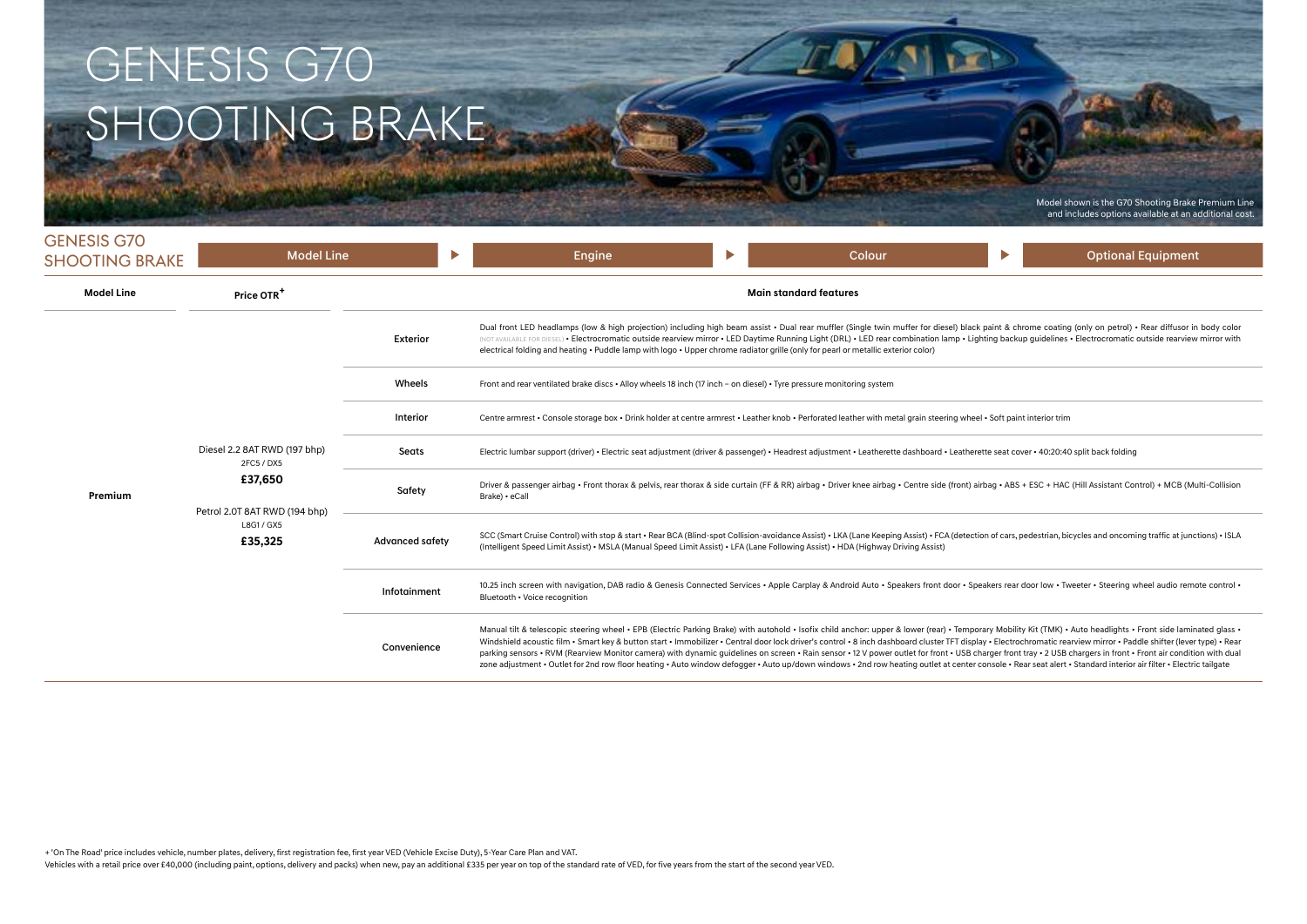| <b>Model Line</b> | Price OTR <sup>+</sup>                                                                                                  |             | Luxury includes main standard features above                                                                                                                                                                                                                              |  |  |
|-------------------|-------------------------------------------------------------------------------------------------------------------------|-------------|---------------------------------------------------------------------------------------------------------------------------------------------------------------------------------------------------------------------------------------------------------------------------|--|--|
|                   | Diesel 2.2 8AT RWD (197 bhp)<br>2FC5 / DX6                                                                              | Wheels      | Alloy wheels 18 inch (Dark Hyper Silver)                                                                                                                                                                                                                                  |  |  |
|                   | £40,300                                                                                                                 | Interior    | Heated steering wheel                                                                                                                                                                                                                                                     |  |  |
| Luxury            | Petrol 2.0T Plus 8AT RWD<br>(241 bhp)<br>L8G1 / GX6                                                                     | Seats       | Leather seat cover . Heated seats (front)                                                                                                                                                                                                                                 |  |  |
|                   | £40,775                                                                                                                 | Convenience | ECS (Electronic Control Suspension) • Premium interior air filter                                                                                                                                                                                                         |  |  |
| <b>Model Line</b> | Price OTR <sup>+</sup>                                                                                                  |             | Sport includes main standard features above                                                                                                                                                                                                                               |  |  |
|                   | Diesel 2.2 8AT RWD (197 bhp)<br>2FC5 / DX7<br>£41,480<br>Petrol 2.0T Plus 8AT RWD<br>(241 bhp)<br>L8G1 / GX7<br>£41,955 | Exterior    | Radiator grill mesh dark tinted · Radiator surrounding mold dark polished chrome · DLO molding dark polished stainless steel · Side mirror dark polished chrome · Dual muffer (Single twin muffer for diesel) ·<br>Rear diffusor in body color (NOT AVAILABLE FOR DIESEL) |  |  |
|                   |                                                                                                                         | Wheels      | Alloy wheels 19 inch (Dark Sputtering) • Brembo premium brakes • Brake caliper colour black                                                                                                                                                                               |  |  |
| Sport             |                                                                                                                         | Interior    | Heated steering wheel • Metal pedals                                                                                                                                                                                                                                      |  |  |
|                   |                                                                                                                         | Seats       | Heated front seats . Leather seat cover                                                                                                                                                                                                                                   |  |  |
|                   |                                                                                                                         | Convenience | ECS (Electronic Control Suspension) • Limited slip differential (only for RWD) • Premium interior air filter                                                                                                                                                              |  |  |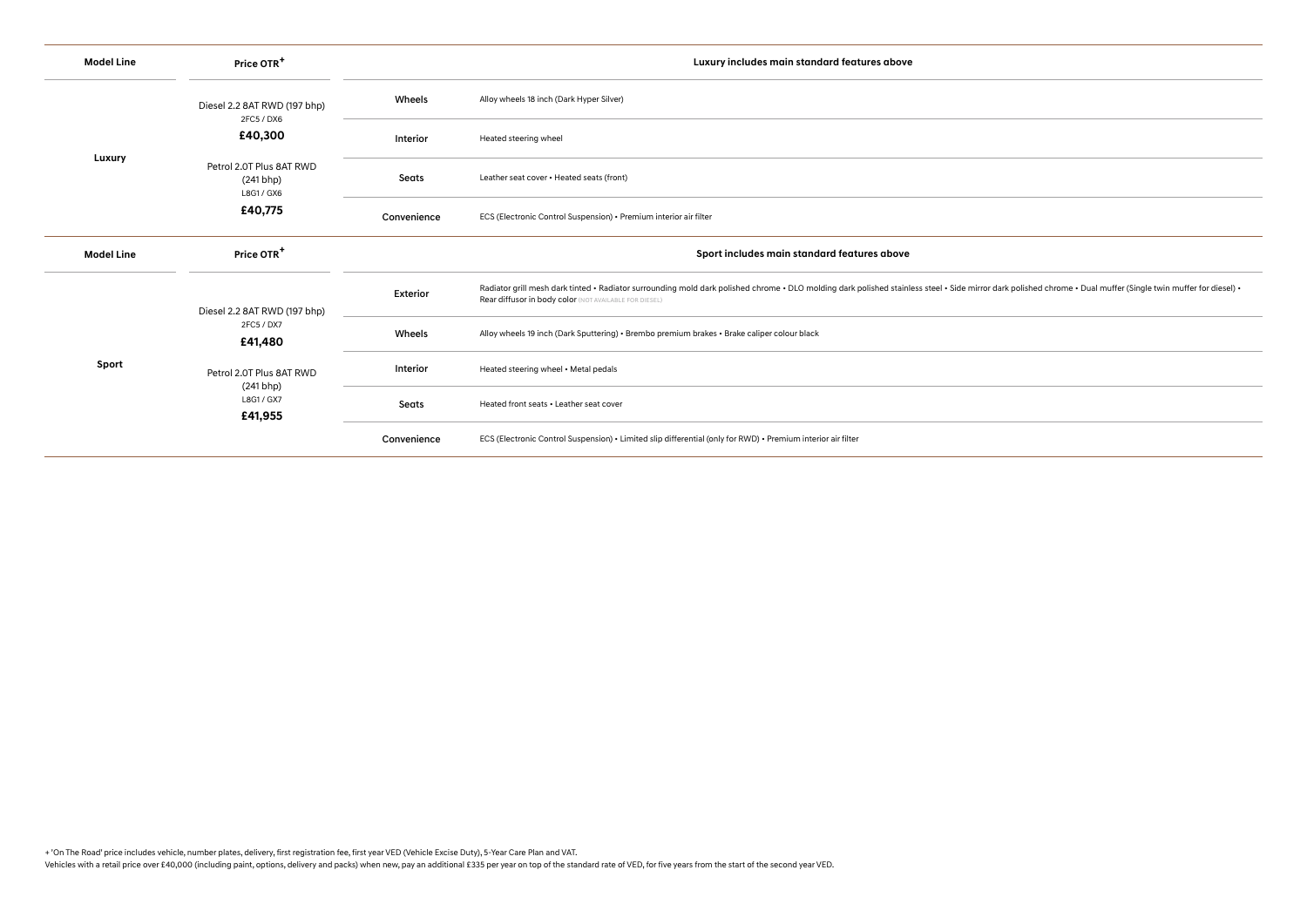# COLOURS AND TRIM

# EXTERIOR COLOURS – PREMIUM



#### EXTERIOR COLOURS – LUXURY



# EXTERIOR COLOURS – Sport

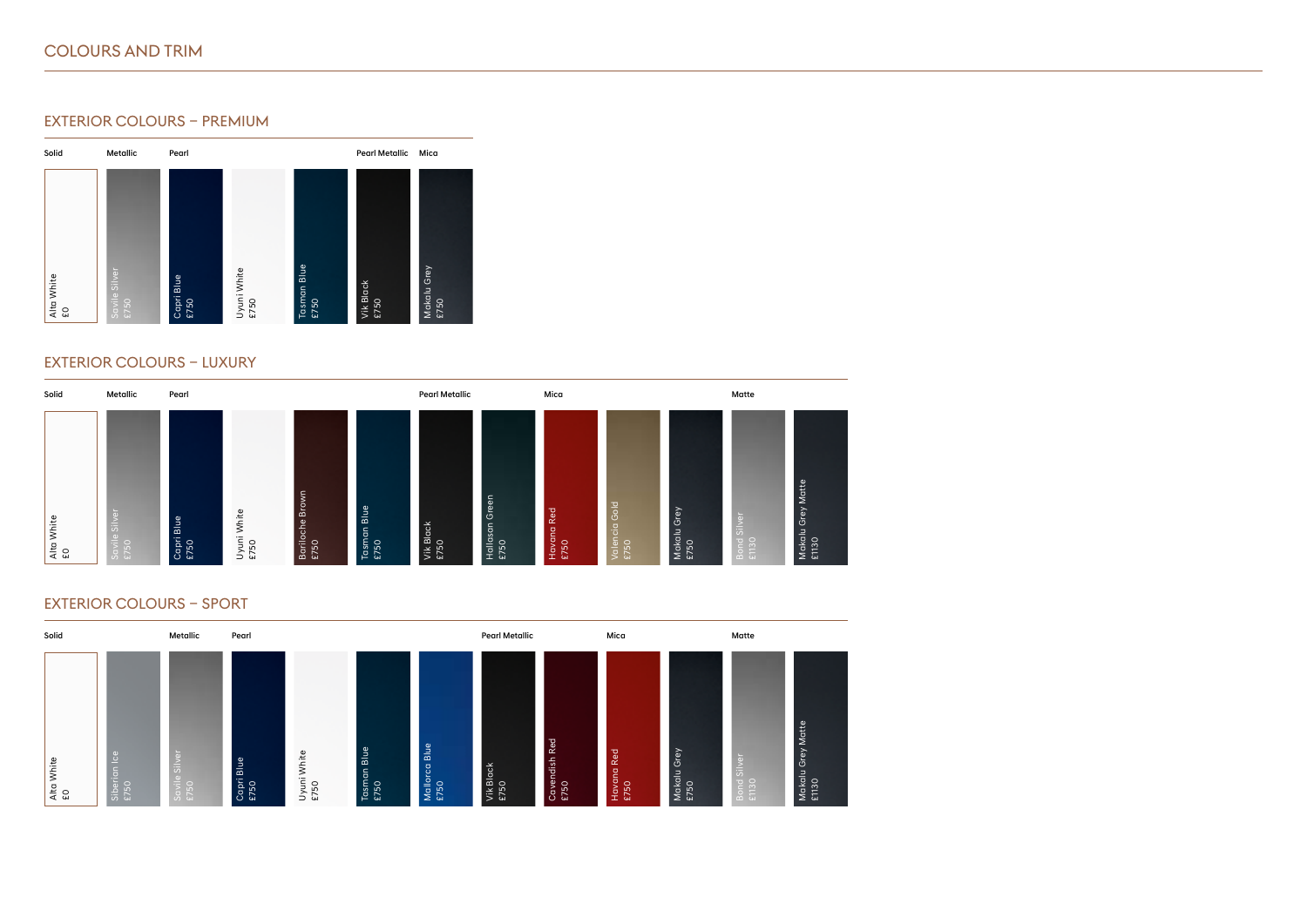## COLOURS AND TRIM

#### INTERIOR COLOURS TRIM AND RESERVED FOR A SERVED ON THE SERVED OF THE SERVED ON THE SERVED OF TRIM AND TRIM AND TRIM

Obsidian Black

Standard Obsidian Black Sandstorm Grey / Obsidian Black

Luxury

Premium



Sport<br>Standard

Sport



Obsidian Black with Red Stitching



Sandstorm Grey / Obsidian Black





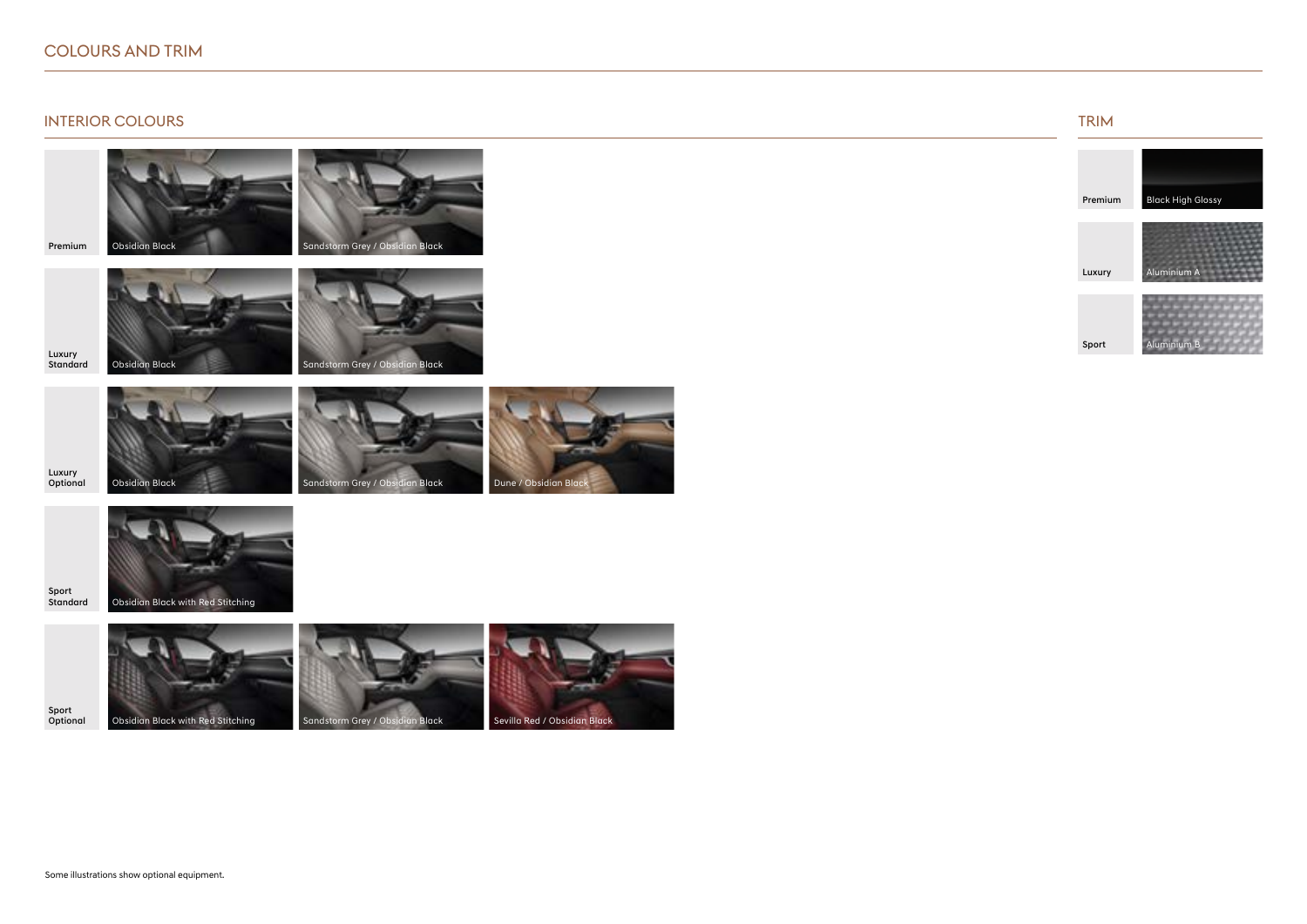

17" Alloy Diamond Cut Premium Diesel Standard



Summer Potenza S0001 225/50 R17 94 W



18" Alloy Light Metallic

Premium Diesel Optional Premium Petrol Standard



18" Alloy Dark Hyper Silver

Premium Petrol Optional Luxury Standard

# **C**ntinental<sup>1</sup>



Summer ContiSportContact 5 225/45 R18 95 Y XL



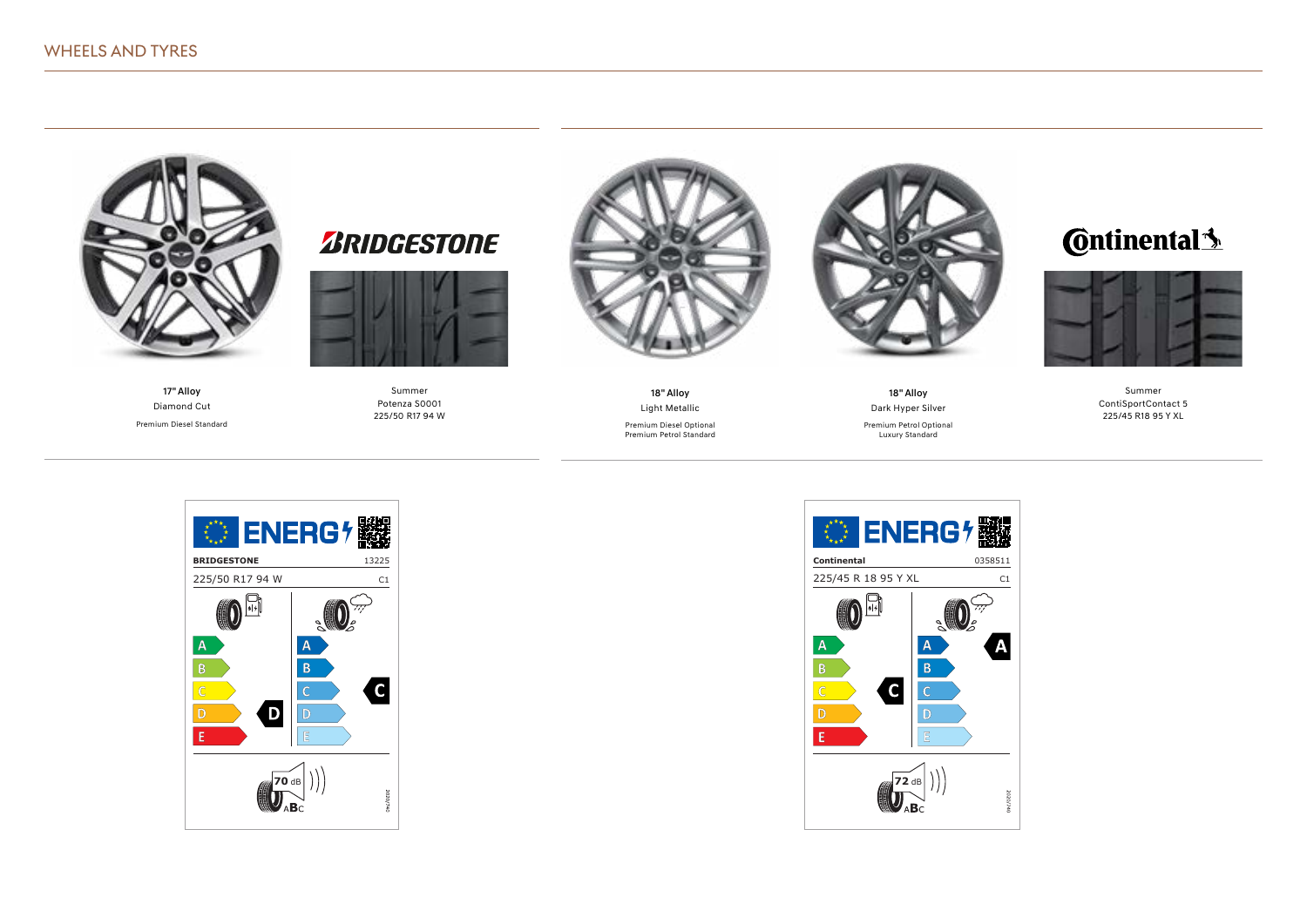

19" Alloy Dark Gray Luxury Optional



19" Alloy Dark Sputtering Sport Standard



19" Alloy Dark Sputtering Sport Optional





Petrol Summer Pilot Sport 4 (Pilot Sport 4 S on Sport) 225/40 R19 93 Y (FW) 255/35 R19 96 Y (RW)





Diesel Summer Pilot Sport 4 225/40ZR19 93 Y XL (FW) 255/35ZR19 96 Y XL (RW)



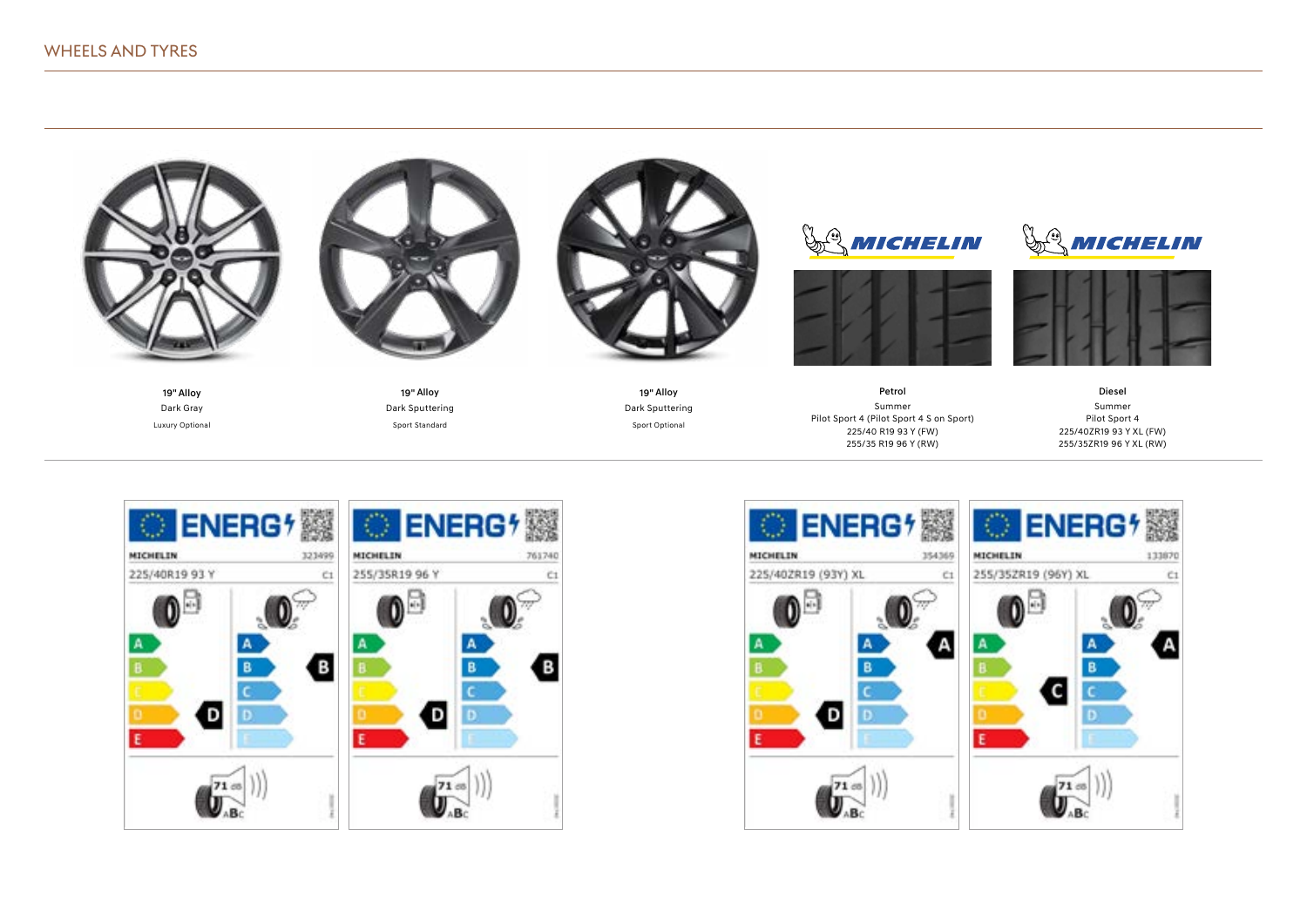# Optional Equipment

|                                                      | <b>Available options</b>                                           |                                                                                                                                                                                                                                                                                                                                                   |       |  |
|------------------------------------------------------|--------------------------------------------------------------------|---------------------------------------------------------------------------------------------------------------------------------------------------------------------------------------------------------------------------------------------------------------------------------------------------------------------------------------------------|-------|--|
|                                                      | <b>Innovation Pack</b>                                             | Dual front LED headlamps (low & high projection) with adaptive driving beam - 12.3 inch dashboard cluster 3D TFT display - Head-up display - Front parking sensors - SVM (Surround View Monitor)<br>• BVM (Blind-spot View Monitor) • Wireless phone charger                                                                                      | £3250 |  |
| Premium, Luxury & Sport                              | <b>Convenience Pack</b><br>(ALREADY INCLUDED FOR LUXURY AND SPORT) | Heated seats (front) • Heated steering wheel • Premium interior air filter                                                                                                                                                                                                                                                                        | £540  |  |
|                                                      | Spare tyre                                                         | Temporary spare tyre                                                                                                                                                                                                                                                                                                                              | £40   |  |
|                                                      | Sunroof                                                            | Electric sunroof                                                                                                                                                                                                                                                                                                                                  | £960  |  |
|                                                      | <b>Comfort Seat Pack</b>                                           | Electric tilt & telescopic steering wheel with memory function • Memory function for driver seat • Electric lumbar support (driver & passenger) • Walk-in device (front passenger seat controls from<br>2nd row) • Electric cushion extension (driver) • Electric side bolster adjuster (driver) • Heated seats (rear) • Ventilated seats (front) | £1850 |  |
| <b>Additional options only</b><br>for Luxury & Sport | Lexicon Audio System                                               | Lexicon audio system • Speakers rear package tray • Tweeter (front & rear)                                                                                                                                                                                                                                                                        | £790  |  |
|                                                      | Nappa Leather Seat Pack                                            | Nappa leather seat cover • Suede headlining • Suede A/B/C pillars • Suede sunvisor (driver & passenger)                                                                                                                                                                                                                                           | £2470 |  |
| <b>Additional options only for Premium</b>           | <b>Wheels (only Petrol)</b>                                        | Alloy wheels 18 inch (Dark Hyper Silver)                                                                                                                                                                                                                                                                                                          | £300  |  |
|                                                      | <b>Wheels (only Diesel)</b>                                        | Alloy wheels 18 inch (Light Metallic)                                                                                                                                                                                                                                                                                                             | £300  |  |
| <b>Additional options only for Luxury</b>            | Wheels                                                             | Alloy wheels 19 inch (Dark Gray)                                                                                                                                                                                                                                                                                                                  | £750  |  |
| Additional options only for Sport                    | Wheels                                                             | Alloy wheels 19 inch (Dark Sputtering)                                                                                                                                                                                                                                                                                                            | £360  |  |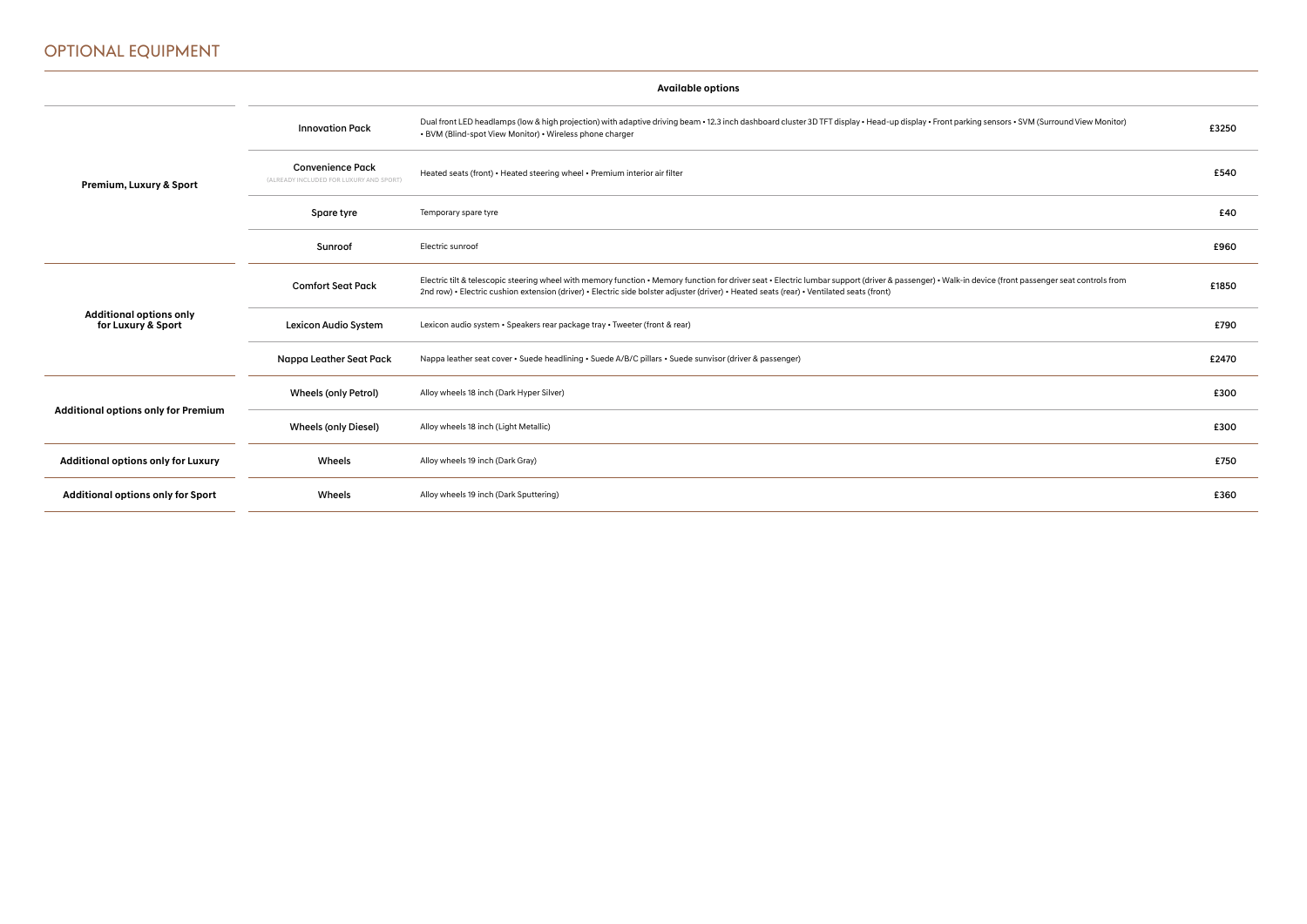# Technical specifications – PETROL

#### BODY

|                                         | 2.0T Plus<br><b>8AT RWD</b> | 2.0T<br><b>8AT RWD</b>      |
|-----------------------------------------|-----------------------------|-----------------------------|
| No. of doors / seats                    |                             | 4/5                         |
| Length / Width / Height (running order) |                             | 4685 mm / 1850 mm / 1400 mm |
| Wheelbase                               |                             | 2835 mm                     |
| Track, front / rear                     |                             | 1592 mm / 1596 mm           |
| Overhang, front / rear                  |                             | 805 mm / 1045 mm            |
| Minimum ground clearance                |                             | $130$ mm                    |
| Minimum turning circle                  |                             | 11 <sub>m</sub>             |
| <b>Fuel tank capacity</b>               |                             | 60 L                        |
| Mass in running order (minimum)         | 1717 kg                     | 1717 kg                     |
| Max. laden mass                         | 2175 kg                     | 2175 kg                     |
| Max. mass on each axle, front / rear    |                             | 1115 kg / 1220 kg           |
| Trunk volume (up to rear window):       |                             | 403L                        |
| Trunk volume (behind rear seats):       | 465 L                       |                             |
| Trunk volume (folded rear seats):       | 1535L                       |                             |

#### Driving Dynamics and Safety

|                        | 2.0T Plus<br><b>8AT RWD</b> | 2.0T<br><b>8AT RWD</b>                                                                                      |  |
|------------------------|-----------------------------|-------------------------------------------------------------------------------------------------------------|--|
| Suspension type, front |                             | Macpherson Strut                                                                                            |  |
| Suspension type, rear  | Multi Link                  |                                                                                                             |  |
| Brake type, front      |                             | 1 pot-caliper brake, $\Phi$ 345 mm <sup>1</sup><br>4 pot-caliper brake, $\Phi$ 350 mm (Brembo) <sup>2</sup> |  |
| Brake type, rear       |                             | 1 pot-caliper brake, $\Phi$ 330 mm <sup>1</sup><br>2 pot-caliper brake, $\Phi$ 340 mm (Brembo) <sup>2</sup> |  |
| Steering               | R-MDPS, Rack & Pinion       |                                                                                                             |  |
| Steering ratio         | 12.5                        |                                                                                                             |  |
| Tyres, front / rear    |                             | 225/45 R18 / 225/45 R18<br>225/407R19 / 255/357R19                                                          |  |
| Rims, front / rear     |                             | 8.0.1 x 18 / 8.0.1 x 18<br>8.0.1 x 19 / 8.5.1 x 19                                                          |  |

#### **ENGINE**

|                                 | 2.0T Plus<br><b>8AT RWD</b>    | 2.0T<br><b>8AT RWD</b>         |  |  |
|---------------------------------|--------------------------------|--------------------------------|--|--|
| Cylinder config./valves in-line | 14 / 16-VALVE                  |                                |  |  |
| Displacement                    | $1998 \, \text{cm}^3$          |                                |  |  |
| <b>Bore x Stroke</b>            |                                | 86 mm x 86 mm                  |  |  |
| Max. output                     | 180 kW (241 bhp) /<br>6200 rpm | 145 kW (194 bhp) /<br>6200 rpm |  |  |
| Max. torque                     |                                | 353 Nm / 1450-3500 rpm         |  |  |

#### Fuel consumption AND EMISSIONS - WLTP\*

|                           | 2.0T Plus<br><b>8AT RWD</b> | 2.0T<br><b>8AT RWD</b>     |
|---------------------------|-----------------------------|----------------------------|
| Combined mpg (I/100 km)   | $33.1 - 31.5(9.0 - 8.5)$    | $33.1 - 31.5(9.0 - 8.5)$   |
| Combined CO, g/km         | $204 - 194$                 | $204 - 194$                |
| Low mpg $(l/100 km)$      | $21.6 - 21.3(13.3 - 13.1)$  | $21.6 - 21.3(13.3 - 13.1)$ |
| Mid mpg (I/100 km)        | $34.6 - 32.5(8.7 - 8.2)$    | $34.6 - 32.5(8.7 - 8.2)$   |
| High mpg (I/100 km)       | $39.6 - 37.6(7.5 - 7.1)$    | $39.6 - 37.6(7.5 - 7.1)$   |
| Extra High mpg (I/100 km) | $34.3 - 32.3(8.7 - 8.2)$    | $34.3 - 32.3(8.7 - 8.2)$   |
| <b>Emission standard</b>  | Furo 6D                     |                            |

## PERFORMANCE

|                          | 2.0T Plus<br><b>8AT RWD</b> | 2.0T<br><b>8AT RWD</b> |
|--------------------------|-----------------------------|------------------------|
| Acceleration 0-100 km/h  | $6.4$ sec.                  | $9.3$ sec.             |
| Acceleration 80-120 km/h | $4.7$ sec.                  | $6.0$ sec.             |
| Top speed                | 235 km/h                    | 218 km/h               |
| Noise level, moving      |                             | 69 dB(A)               |

# **TRANSMISSION**

|                                     | 2.0T Plus<br><b>8AT RWD</b> | 2.0T<br><b>8AT RWD</b> |
|-------------------------------------|-----------------------------|------------------------|
| <b>Transmission Type of Gearbox</b> |                             | 8 speed automatic      |
| Gear ratios: I                      |                             | 3.964                  |
| <b>Gear ratios: II</b>              |                             | 2.468                  |
| <b>Gear ratios: III</b>             |                             | 1.610                  |
| <b>Gear ratios: IV</b>              |                             | 1.176                  |
| Gear ratios: V                      |                             | 1.000                  |
| <b>Gear ratios: VI</b>              |                             | 0.832                  |
| <b>Gear ratios: VII</b>             |                             | 0.652                  |
| <b>Gear ratios: VIII</b>            |                             | 0.565                  |
| Gear ratios: Rev                    |                             | 2.273                  |

Premium and Luxury 1

<sup>2</sup> Sport

The Fuel consumption and emission values provided on this website are calculated using the Worldwide \* Harmonised Light Vehicles Test Procedure (WLTP). WLTP is a legally prescribed procedure for measuring Fuel consumption and  $CO<sub>2</sub>$  emissions under more realistic conditions than its predecessor, the New European Driving Cycle (NEDC). For vehicles newly type-approved since January 1, 2021, the official data only exists according to WLTP. Since the test conditions are more realistic, the Fuel consumption and CO<sub>2</sub> emission values measured under WLTP are often higher than those measured under NEDC.

Published in June 2022 | Prices are subject to change